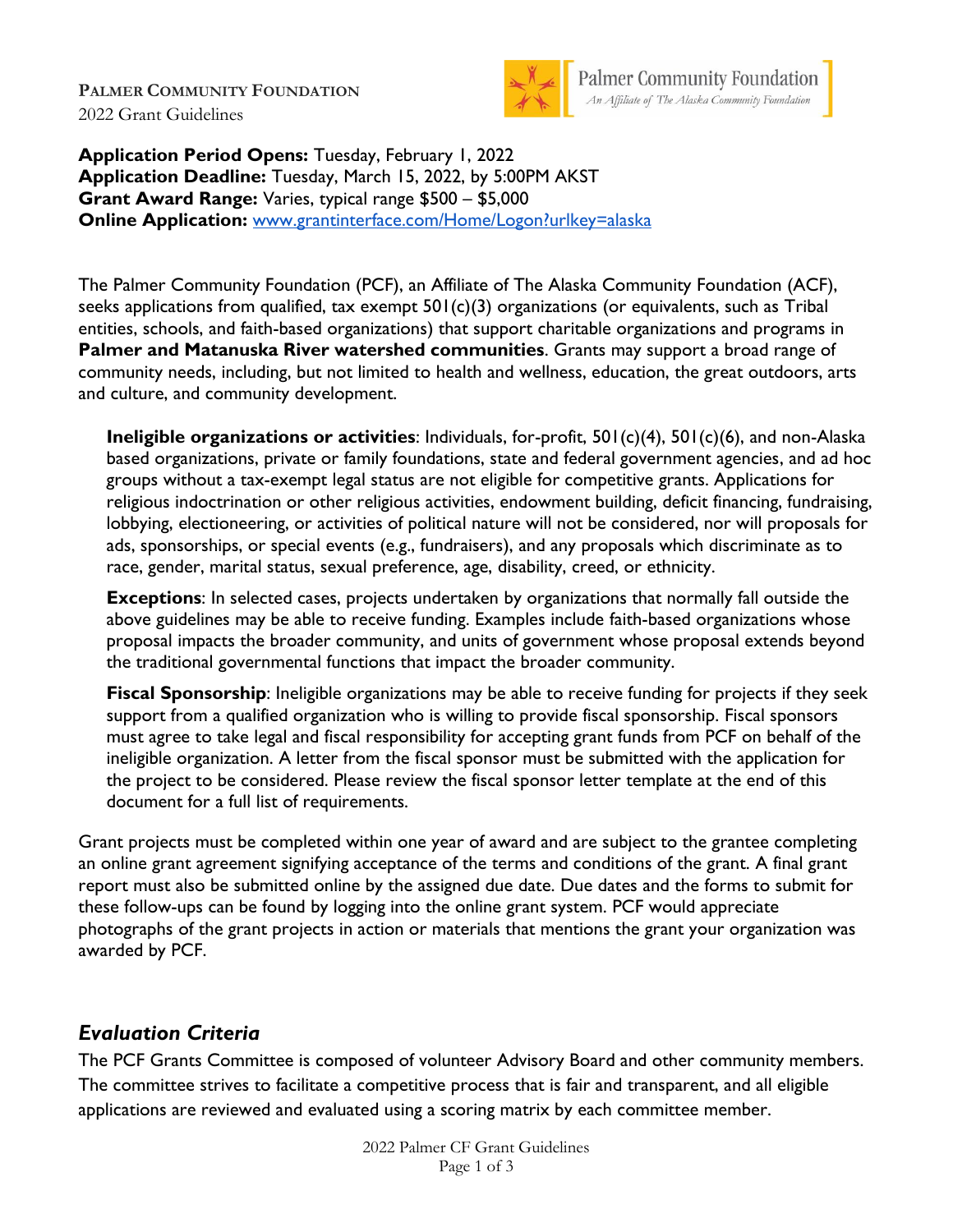**PALMER COMMUNITY FOUNDATION** 2022 Grant Guidelines



Preference will be given to applications which have the potential to impact a broad range of Palmer and Matanuska River watershed area residents. Applications should detail measurable and achievable outcomes and demonstrate other sources of support, collaboration, and/or cooperation.

Evaluation criteria include but are not limited to the clarity and measurability of the project's goals and outcomes, the feasibility of the time frame given for completion of the project, and the number of people served.

## *Application Requirements*

Grant applications must be submitted online **by 5:00PM AKST on Tuesday, March 15, 2022,** using the link provided above and on the PCF website [\(www.palmercf.org\)](http://www.palmercf.org/) when the application period opens on Tuesday, March 15, 2022.

## *Important Notes for Grantees*

- **Required Online Grant Agreement: If awarded, grantees must complete an online grant** agreement signifying acceptance of the terms and conditions of the grant prior to the grant award being released.
- **Grant Project/Program Timeline**: Grant projects/programs must be completed within one year of the award date unless the PCF Advisory Board approves a timeline extension for your awarded project/program. Extensions must be requested prior to the grant report due date.
- **Required Grant Report**: A grant report is due within one year of the grant award date. Grant reports are submitted online. All due dates, grant agreements, and grant reports are found within the online grants system.
- **Overdue Grant Report(s)**: If you are a grantee and have any overdue grant reports for previous grant awards from ACF and/or its Affiliate community foundations, you must complete a final grant report for those previous awards before your organization is eligible to be considered for any current or future grant opportunities from ACF and/or its Affiliate community foundations.

## *Questions?*

Please direct **general questions** to PCF's Program Manager, Erin Dwyer at: [edwyer@alaskacf.org.](mailto:edwyer@alaskacf.org) Please direct **eligibility and technical questions** about the online grant system to ACF's Affiliate Program Officers at: [affiliate@alaskacf.org](mailto:affiliate@alaskacf.org) or 907-334-6700.